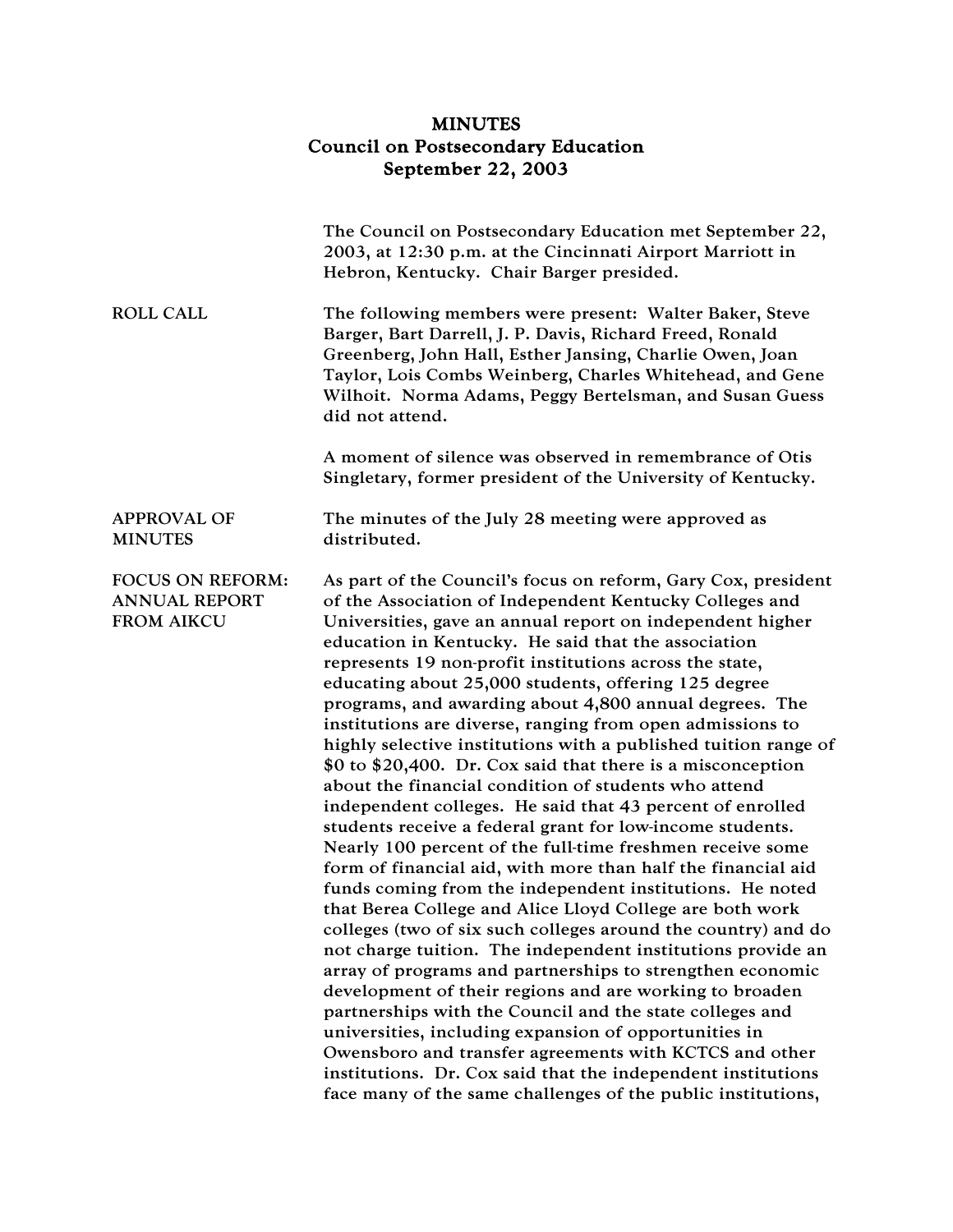|                                                                                                 | such as rising costs and growing tuition discount rate, and are<br>working together to improve service and reduce costs.                                                                                                                                                                                                                                                                                                                                                                                                      |
|-------------------------------------------------------------------------------------------------|-------------------------------------------------------------------------------------------------------------------------------------------------------------------------------------------------------------------------------------------------------------------------------------------------------------------------------------------------------------------------------------------------------------------------------------------------------------------------------------------------------------------------------|
|                                                                                                 | Dr. Cox concluded with three recommendations to the<br>Council: to maintain a strong commitment to state student<br>aid programs; to evaluate the impact of postsecondary<br>policies and initiatives on independent institutions; and to<br>include independent institutions in state initiatives aimed at<br>reducing costs, increasing enrollment, improving access, and<br>enhancing quality.                                                                                                                             |
|                                                                                                 | Dr. Cox invited the Council to hold a meeting annually on an<br>independent college campus.                                                                                                                                                                                                                                                                                                                                                                                                                                   |
|                                                                                                 | Mr. Greenberg said that the independent colleges and<br>universities provide a great service to Kentucky in providing<br>a significant amount of training in the allied health fields.<br>He suggested involving independent institutions in a state-<br>funded pilot project to further develop this opportunity.                                                                                                                                                                                                            |
|                                                                                                 | Dr. Freed asked Dr. Cox to provide additional information on<br>the diversity of the independent institutions and how this<br>diversity affects the information provided in the annual<br>report.                                                                                                                                                                                                                                                                                                                             |
| 2004-06 OPERATING<br><b>AND CAPITAL</b><br><b>BUDGET</b><br><b>DEVELOPMENT</b><br><b>UPDATE</b> | Sherron Jackson of the Council staff gave a report on the<br>development of the 2004-06 operating and capital budget.<br>The agenda book included updates on the status of<br>recommendations from working committees related to<br>budget development, 2004-06 capital budget, tuition rates<br>and revenues, central tendency calculation, benchmark<br>funding model technical updates, and submitted special<br>initiatives funding requests. Final recommendations will be<br>presented at the November Council meeting. |
| <b>ENDOWMENT MATCH</b><br>PROGRAM GUIDELINE<br><b>REVISIONS</b>                                 | RECOMMENDATION: The staff recommends that the Council<br>approve the recommended revisions to the 2002-04<br>Endowment Match Program Guidelines.                                                                                                                                                                                                                                                                                                                                                                              |
|                                                                                                 | Mr. Jackson said that the report on postsecondary education<br>reform in Kentucky released by the Program Review and<br>Investigation Committee in July 2003 contained several<br>recommendations concerning the Council's administration of<br>the Endowment Match Program. In response to these<br>recommendations, an Endowment Match Program working<br>committee comprised of Council staff and institutional<br>officials developed revisions to the 2002-04 guidelines.                                                |
|                                                                                                 | MOTION: Mr. Whitehead moved that the recommendation                                                                                                                                                                                                                                                                                                                                                                                                                                                                           |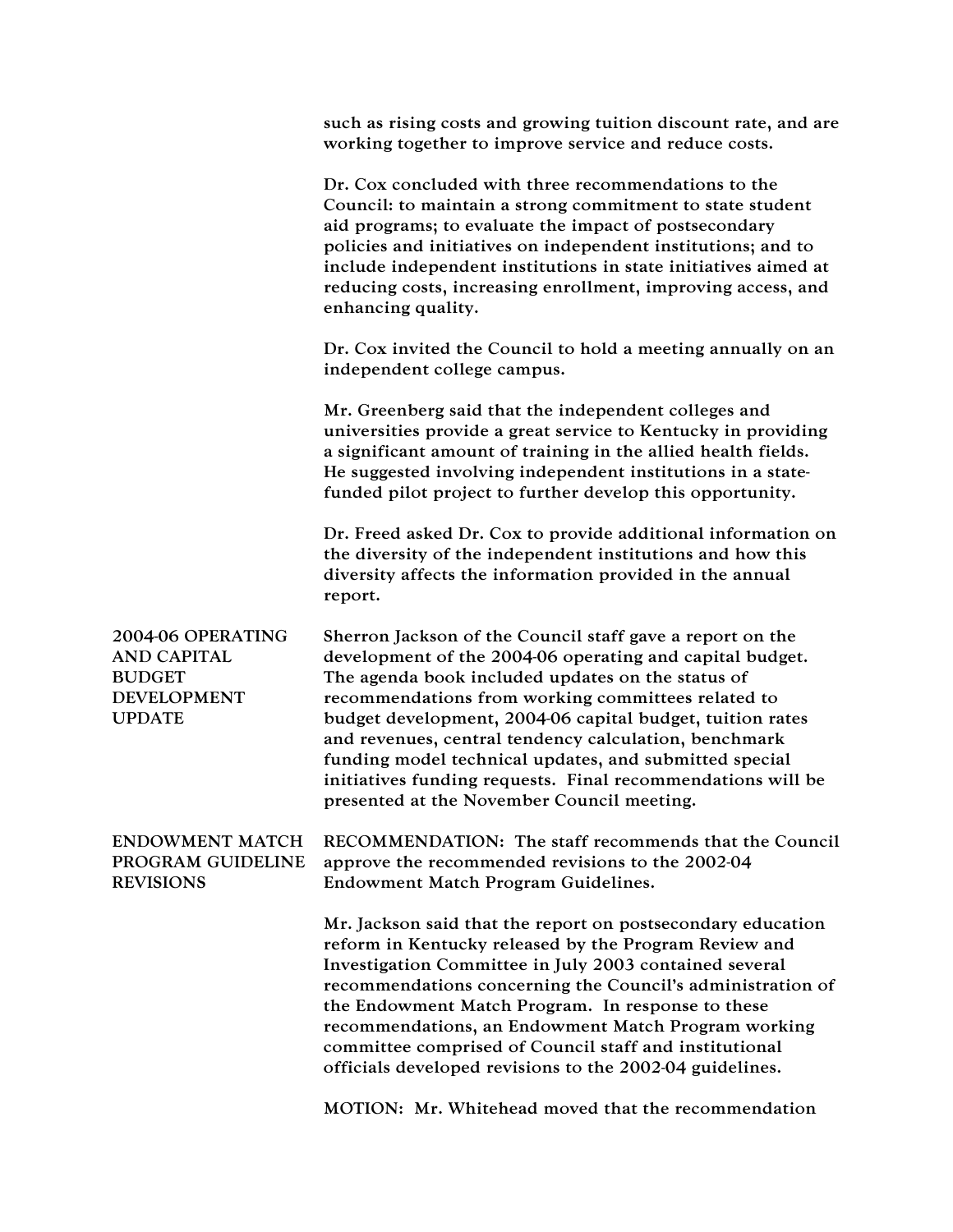|                                                                          | be approved. Ms. Weinberg seconded the motion.                                                                                                                                                                                                                                                                                                                                                                                                                                                                                                                                                                               |
|--------------------------------------------------------------------------|------------------------------------------------------------------------------------------------------------------------------------------------------------------------------------------------------------------------------------------------------------------------------------------------------------------------------------------------------------------------------------------------------------------------------------------------------------------------------------------------------------------------------------------------------------------------------------------------------------------------------|
|                                                                          | VOTE: The motion passed.                                                                                                                                                                                                                                                                                                                                                                                                                                                                                                                                                                                                     |
| <b>KEY INDICATORS OF</b><br>PROGRESS REVISIONS                           | Mr. Layzell said that the Council staff has begun the process<br>of revising the key indicators of progress toward<br>postsecondary reform. A draft version of the revised<br>indicators was in the agenda book. A revised list of key<br>indicators and goals and a detailed accountability reporting<br>scheme will be brought to the Council for consideration at<br>the November meeting.                                                                                                                                                                                                                                |
| <b>COUNCIL</b><br><b>POLICY GROUPS</b>                                   | The Council has identified three important areas of policy as<br>the focus of its work this year. Policy groups have been<br>created to address each of these areas - affordability,<br>seamlessness, and workforce/economic development. The<br>policy groups will develop proposals for Council approval<br>based on review of background materials provided by the<br>Council staff and meetings with representatives from other<br>local, state, and national groups addressing these issues.<br>Detailed descriptions of the issues these groups will address<br>over the coming year were included in the agenda book. |
|                                                                          | Chair Barger has appointed Council members to serve as<br>follows: affordability - J. P. Davis, Charlie Owen, Joan<br>Taylor, Lois Weinberg; seamlessness - Walter Baker, Peggy<br>Bertelsman, Bart Darrell, Richard Freed, Susan Guess, Gene<br>Wilhoit; workforce/economic development - Norma Adams,<br>Ron Greenberg, John Hall, Esther Jansing, Charles Whitehead.<br>Chair Barger will serve as an ex officio member on all three<br>groups.                                                                                                                                                                           |
| <b>FALL 2003 KENTUCKY</b><br><b>ADULT EDUCATION</b><br><b>ENROLLMENT</b> | Cheryl King, vice president for Kentucky Adult Education,<br>reported that a record 109,880 Kentuckians enrolled in adult<br>education programs in fiscal year 2003, representing an<br>increase of 23,467 students. Adult education programs in 75<br>counties met their enrollment and performance goals and<br>will share \$879,555 in reward funds to be distributed in<br>fiscal year 2004.                                                                                                                                                                                                                             |
|                                                                          | Dr. King said that the number of non-high school completers<br>earning a GED has significantly decreased since 2001. She<br>said that the annual report is not yet available from the GED<br>Testing Service so it is impossible to compare what has<br>occurred in Kentucky with other states. But she suggested<br>investigating the GED test waiver to determine its impact on<br>enrollment. Another factor that possibly affected enrollment<br>was the discontinuance of the Go GED campaign that was<br>part of the Go Higher campaign. During the campaign,                                                          |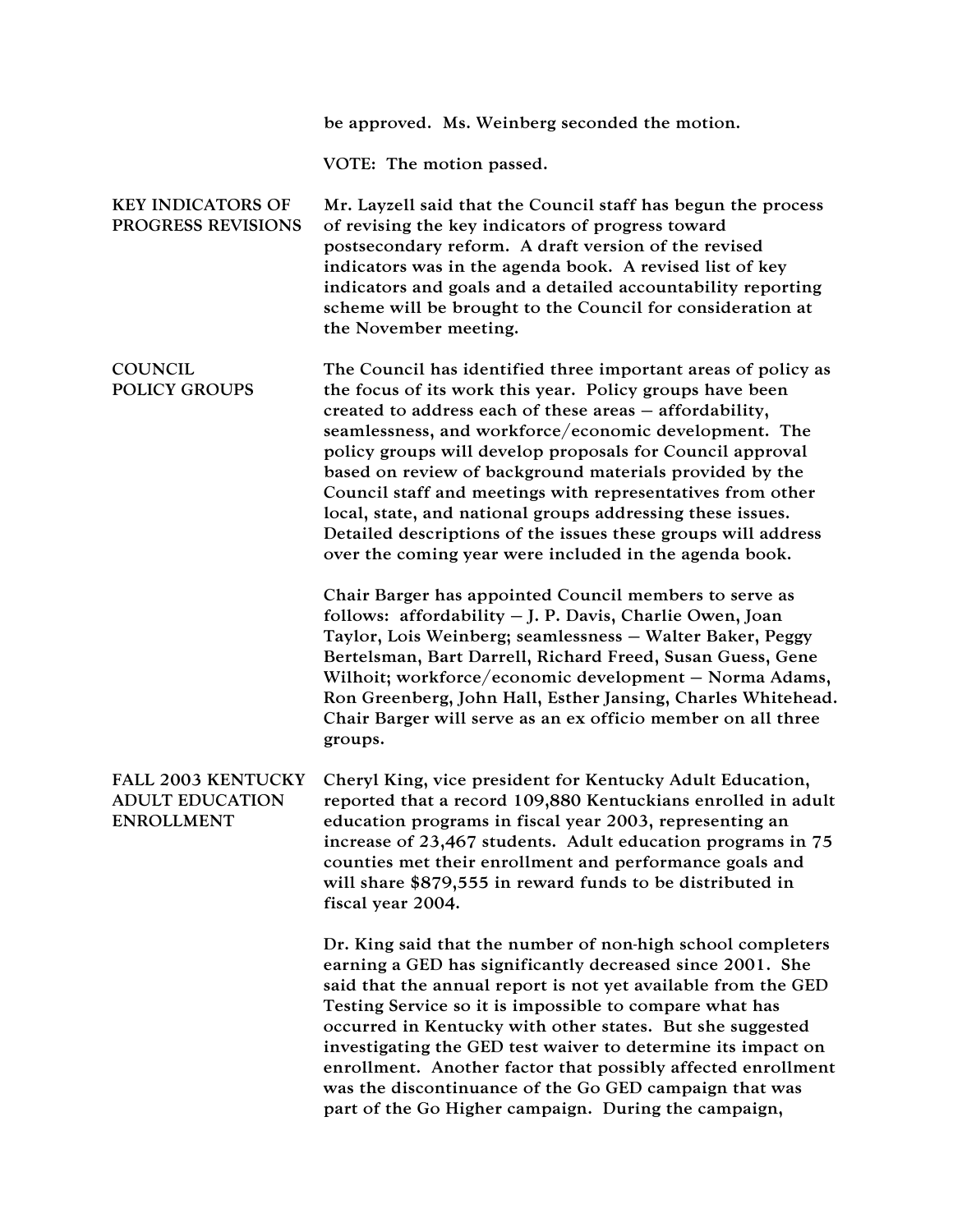|                                                               | Kentucky increased its number of test-takers and passers to<br>an extent of almost no other state. Since the discontinuance<br>of the campaign, there has been a significant decrease in the<br>number of test-takers. She said that some method of<br>promotion needs to be developed to sustain awareness of the<br>GED program.                                                                                                                                                                                                                                                                                                                                                                                                                                                                                                                                                                                                 |
|---------------------------------------------------------------|------------------------------------------------------------------------------------------------------------------------------------------------------------------------------------------------------------------------------------------------------------------------------------------------------------------------------------------------------------------------------------------------------------------------------------------------------------------------------------------------------------------------------------------------------------------------------------------------------------------------------------------------------------------------------------------------------------------------------------------------------------------------------------------------------------------------------------------------------------------------------------------------------------------------------------|
| <b>ADULT EDUCATION</b><br>TECHNOLOGY AWARD                    | The adult education web portal, kyvae.org, received the 2003<br>Recognition Award for Outstanding Achievement in the Field<br>of Information Technology at the National Association of<br>State Chief Information Officers annual meeting in<br>Scottsdale, Arizona, September 9, 2003. Kentucky's entry,<br>"Helping Kentuckians Participate in the New Economy:<br>Kentucky Virtual Adult Education Portal," won the category<br>of Innovative Use of Technology. The web portal is a<br>partnership between Kentucky Adult Education and the<br>Kentucky Virtual University/Library aimed to reach more<br>undereducated adults with improved access to basic reading,<br>writing, math, and employability skills. On behalf of<br>NASCIO, Aldona Valicenti, Chief Information Officer for the<br>Commonwealth of Kentucky, presented the award to the<br>Council and thanked Cheryl King and Daniel Rabuzzi for<br>their work. |
| <b>ACT SCORES FOR</b><br>2003 HIGH SCHOOL<br><b>GRADUATES</b> | Information was included in the agenda book on ACT scores<br>for 2003 high school graduates. Results released in August<br>show Kentucky's average ACT score rose from 20.0 in 2002 to<br>20.2 in 2003. The percentage of high school students taking<br>the ACT and the percentage of test-takers taking the ACT's<br>core curriculum also increased slightly in 2003. Despite<br>these statewide gains, there is evidence of an achievement<br>gap in Kentucky. Average scores rose for African American,<br>Asian, and Caucasian students but dropped for Hispanic<br>students.                                                                                                                                                                                                                                                                                                                                                 |
| <b>P-16 COUNCIL</b><br><b>UPDATE</b>                          | The agenda book included an update on activities of the P-16<br>Council. The state P-16 Council is continuing to consider<br>ways to increase the level of preparation of high school and<br>GED graduates for postsecondary education and the skilled<br>workplace. The September meeting focused on the national<br>and state data supporting the role of a rigorous high school<br>curriculum in meeting Kentucky's educational and economic<br>goals, including reducing the achievement gap among various<br>populations.                                                                                                                                                                                                                                                                                                                                                                                                     |
| <b>COMMISSIONER OF</b><br><b>EDUCATION REPORT</b>             | Commissioner Wilhoit gave a brief report on Kentucky<br>Department of Education activities. He said that elementary<br>and secondary enrollments are up due to several factors:                                                                                                                                                                                                                                                                                                                                                                                                                                                                                                                                                                                                                                                                                                                                                    |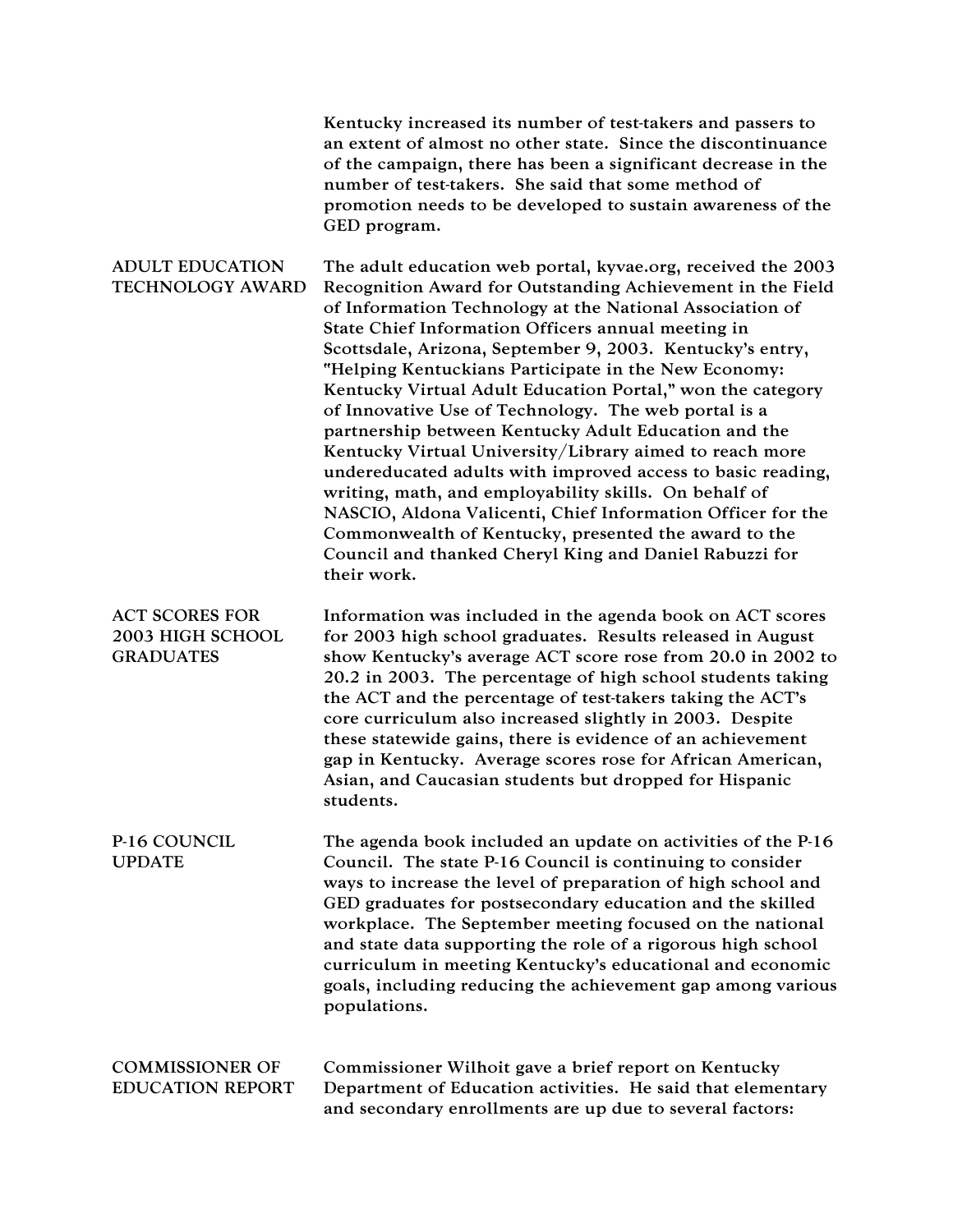|                                                                                   | enrollment shifts from private to public schools; an increase<br>in the number of pre-school children coming into the system,<br>a direct response to the early childhood initiative; and the<br>increase in the number of immigrants in the state. He noted<br>that the Council for Better Education recently filed a lawsuit<br>for adequate funding. His staff continues to deal with the No<br>Child Left Behind Act, is developing its 2004-06 budget<br>recommendation, and, like postsecondary education, will<br>face a number of harsh realities due to inadequate funding.                                                                                                                                                                                                                                                                                                                                                                                                                   |
|-----------------------------------------------------------------------------------|--------------------------------------------------------------------------------------------------------------------------------------------------------------------------------------------------------------------------------------------------------------------------------------------------------------------------------------------------------------------------------------------------------------------------------------------------------------------------------------------------------------------------------------------------------------------------------------------------------------------------------------------------------------------------------------------------------------------------------------------------------------------------------------------------------------------------------------------------------------------------------------------------------------------------------------------------------------------------------------------------------|
| <b>FALL 2003</b><br><b>PRELIMINARY</b><br><b>ENROLLMENT</b><br><b>INFORMATION</b> | Mr. Layzell reported that, based on preliminary figures,<br>enrollment in Kentucky's postsecondary education<br>institutions reached a record high of 226,910 students this<br>fall, an increase of 5,728 students, or 2.6 percent over 2002<br>enrollment. Of these students, 197,615 are enrolled in<br>public colleges and universities, an increase of 3.3 percent<br>from 2002.                                                                                                                                                                                                                                                                                                                                                                                                                                                                                                                                                                                                                   |
| <b>TRANSFER</b>                                                                   | Information was included in the agenda book on student<br>transfer from institution to institution, a vital part of<br>Kentucky's effort to build a seamless postsecondary system<br>and increase the number of Kentuckians holding a<br>baccalaureate degree.                                                                                                                                                                                                                                                                                                                                                                                                                                                                                                                                                                                                                                                                                                                                         |
| <b>ACADEMIC PROGRAM</b><br><b>COLLABORATION</b>                                   | Using funds from the Technology Trust Fund and the<br>Kentucky Virtual University Resolving Loan Fund, the<br>Council staff is developing a request for proposals to<br>stimulate collaborative approaches to address state workforce<br>needs and increase the capacity of high demand academic<br>programs. If Kentucky's postsecondary system substantially<br>increases enrollment by 2015 with limited new resources,<br>institutions must work together to develop new, more<br>efficient ways to deliver academic programs. If the system is<br>to fulfill its commitments to create a workforce that supports<br>a knowledge economy, it must partner with private and<br>public sector organizations to develop the right academic<br>programs with the right content that are accessible to those<br>who need them. The RFP will provide incentive funds to<br>encourage postsecondary institutions to address these two<br>challenges. More information was included in the agenda<br>book. |
| RESPONSIVE PH.D.<br><b>INITIATIVE</b>                                             | The University of Kentucky and the University of Louisville<br>have been selected as partners in the Woodrow Wilson                                                                                                                                                                                                                                                                                                                                                                                                                                                                                                                                                                                                                                                                                                                                                                                                                                                                                    |
|                                                                                   | National Fellowship Foundation's Responsive Ph.D. initiative<br>to reform doctoral education in the U.S.                                                                                                                                                                                                                                                                                                                                                                                                                                                                                                                                                                                                                                                                                                                                                                                                                                                                                               |
| 2004 MEETING                                                                      | RECOMMENDATON: The staff recommends that the Council                                                                                                                                                                                                                                                                                                                                                                                                                                                                                                                                                                                                                                                                                                                                                                                                                                                                                                                                                   |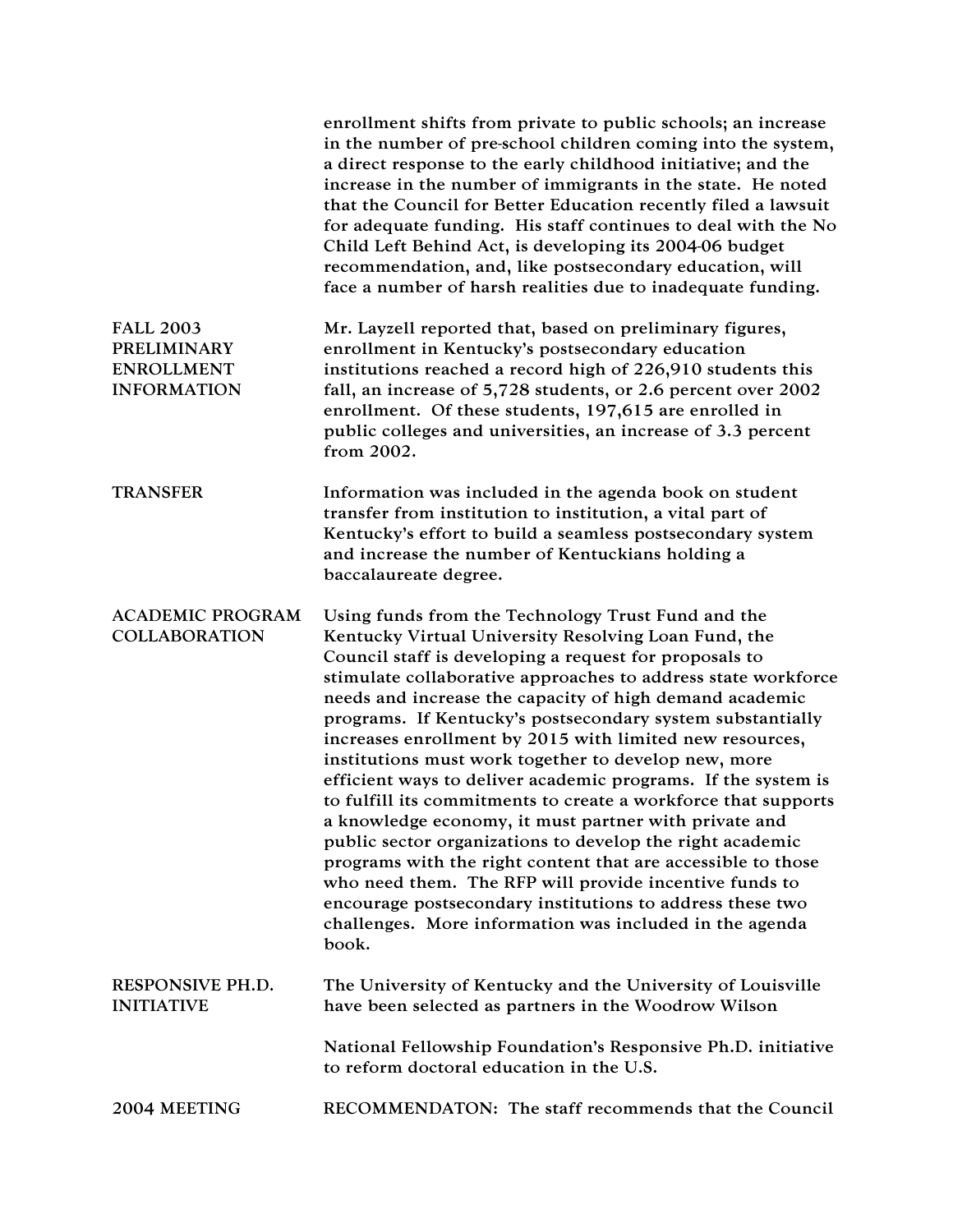| <b>CALENDAR</b>                                                          | approve the 2004 meeting calendar.                                                                                                                                                                                                                                                                                                                                                                                                                                                                                               |
|--------------------------------------------------------------------------|----------------------------------------------------------------------------------------------------------------------------------------------------------------------------------------------------------------------------------------------------------------------------------------------------------------------------------------------------------------------------------------------------------------------------------------------------------------------------------------------------------------------------------|
|                                                                          | MOTION: Dr. Freed moved that the calendar be approved.<br>Ms. Weinberg seconded the motion.                                                                                                                                                                                                                                                                                                                                                                                                                                      |
|                                                                          | VOTE: The motion passed.                                                                                                                                                                                                                                                                                                                                                                                                                                                                                                         |
| <b>GOVERNANCE BOARD</b><br><b>LUNG CANCER</b><br><b>RESEARCH PROJECT</b> | Mr. Barger reported that Governor Patton has appointed<br>Susan Guess as a member of the Governance Board of the<br>Lung Cancer Research Project.                                                                                                                                                                                                                                                                                                                                                                                |
| PRAXIS SCORES                                                            | Mr. Layzell said that the Education Professional Standards<br>Board soon will release the most recent scores on teacher<br>PRAXIS exams. The pass rate for students at public<br>postsecondary institutions range from 99 to 52 percent. He<br>noted that Kentucky State University has made some progress<br>over the last year with pass rates increasing from 36 to 52<br>percent but remains significantly below that of the other<br>public and independent institutions.                                                   |
| <b>PRESIDENTS</b>                                                        | Mr. Layzell complimented the presidents on an initiative to<br>show their compliance and concern about accountability and<br>reporting of financial information. Even though they are not<br>required to do so, the presidents all have stated that they will<br>file annual financial disclosure statements with their boards.                                                                                                                                                                                                  |
| <b>RABUZZI</b><br><b>RESOLUTION</b>                                      | Mr. Barger announced that Daniel Rabuzzi has resigned as<br>chief executive officer of the Kentucky Virtual University and<br>vice president for outreach for the Council. He will become<br>the CEO of the Leader to Leader Institute, formerly the Peter<br>Drucker Foundation, headquartered in New York City. Mr.<br>Layzell has appointed Norma Northern to serve as interim<br>CEO of the virtual university. Ms. Northern is currently the<br>chief operating officer and has been on the Council staff for<br>six years. |
|                                                                          | Mr. Barger read a resolution honoring and commending Mr.<br>Rabuzzi for his service to the Council.                                                                                                                                                                                                                                                                                                                                                                                                                              |
|                                                                          | MOTION: Ms. Weinberg moved that the resolution be<br>adopted. Mr. Hall seconded the motion.                                                                                                                                                                                                                                                                                                                                                                                                                                      |
|                                                                          | VOTE: The motion passed.                                                                                                                                                                                                                                                                                                                                                                                                                                                                                                         |
|                                                                          | Mr. Rabuzzi said it has been an honor and a privilege to serve<br>this Council, the institutions, and the learners of the<br>Commonwealth. He said he is going home to New York but<br>said that a piece of the Bluegrass will remain with him. He<br>said that Kentucky and its postsecondary education reform                                                                                                                                                                                                                  |